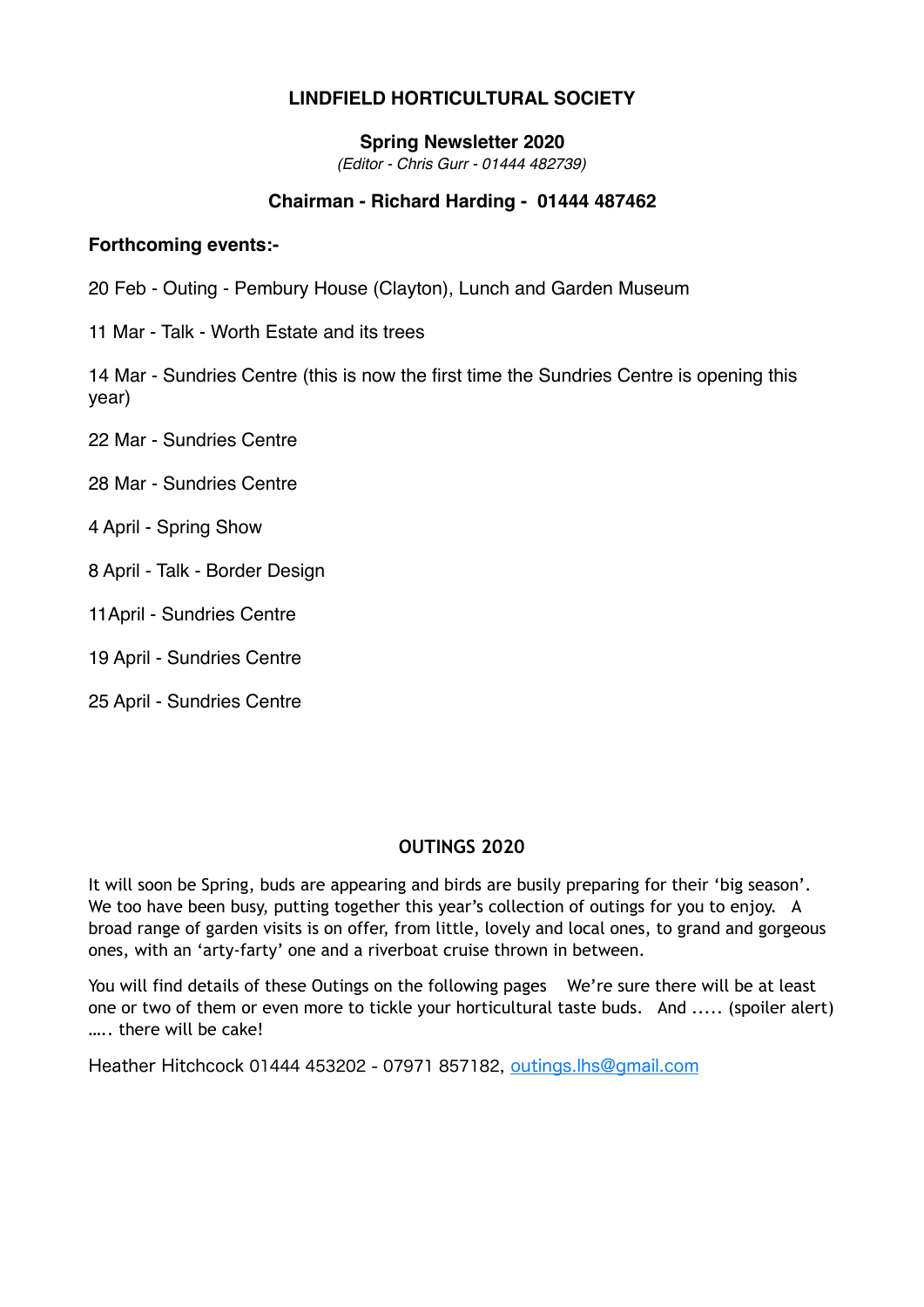# **The End of an Era**

.

It is with some sadness that the Society reflects on the death of our much loved Flower Arranging Judge, Bob Tunks, who passed away on the 29th December 2019 aged a very impressive 92.

Bob was a lovely man, a great friend of the Society, with a wonderful sense of humour and a phenomenal wealth of stories and anecdotes.

He has been judging our Flower Arranging Classes for the last 17 years, his little notes to the Exhibitors were a source of amusement and enlightenment to our visitors as well as a great source of help and encouragement to the Exhibitors themselves.

Over the years he has given a number of talks, as part of our winter Wednesday evening programme. Members have been awed at the speed of his demonstrations and have been 'over the moon' when they have won one of his creations in the raffle. His talks and demonstration always included amusing snippets from his days as a hairdresser and the antics of his Brides and their Mothers when he was preparing wedding flowers.

Thank you Bob Tunks, your memory will always bring a smile to our faces

# **Lindfield Open Gardens 2020**

**Sunday June 14th (1.00pm - 5pm).** 

Last year, some 18 Lindfield gardens opened their gates to visitors. These varied enormously from large formal gardens with sweeping lawns to small private courtyards. With pleasant summer weather and so much on offer around 800 people enjoyed a very pleasant afternoon and raised £7,000 for St Peter and St James Hospice.

This year a similar event will take place on **Sunday 14th June 2020**, so do make a note in your diary**.** To keep the event fresh, we would like to include new gardens as well as favourites from earlier years.

If you would like to find out more or can help in any way, please contact Jim and Sue Stockwell on 01444 459363 or e-mail jamesastockwell@aol.com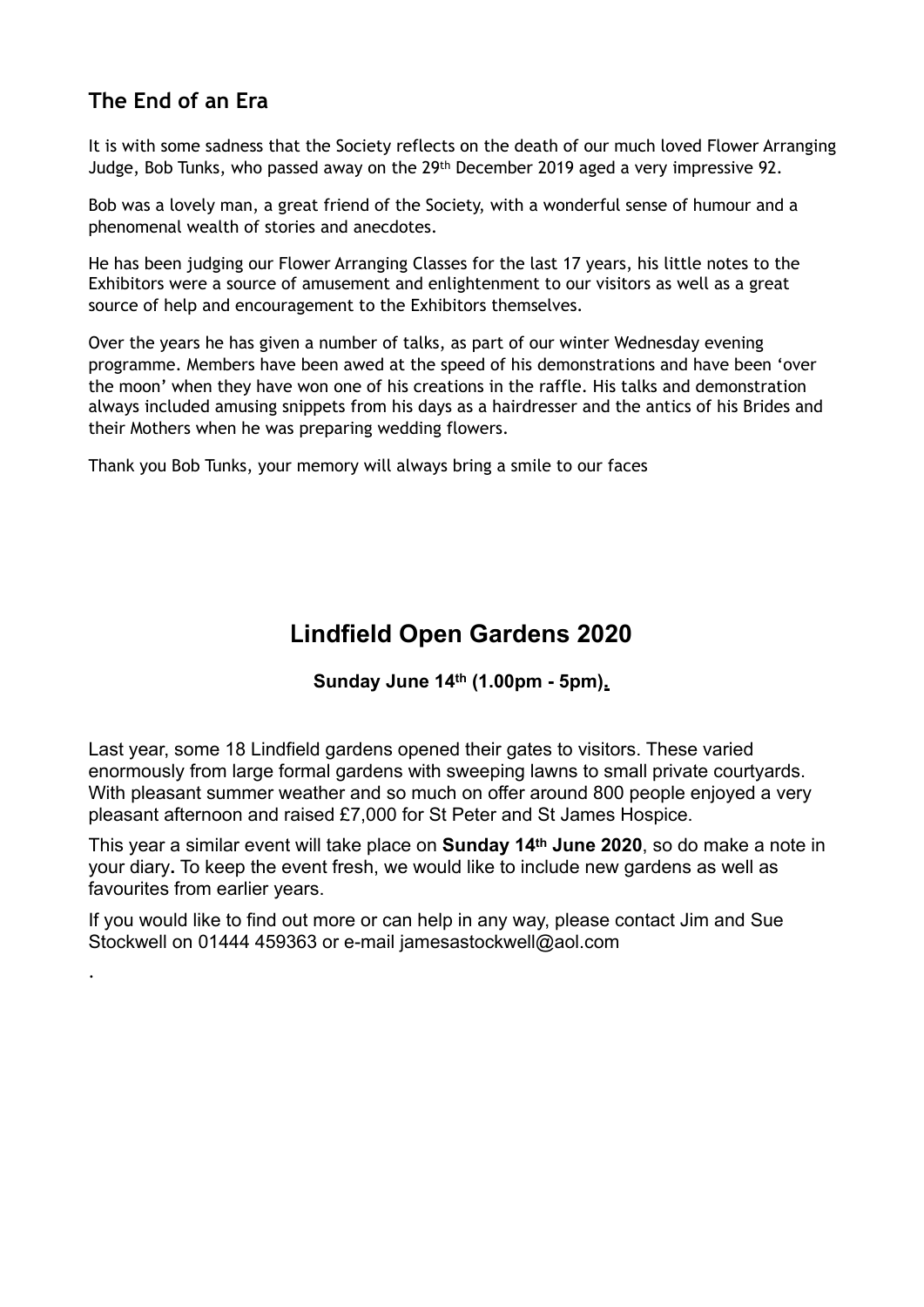## **Chairman's Report**

Hello fellow members - As your new Chairman, it is my pleasure to write this, my first introduction to a LHS newsletter and to extend a warm welcome to all new members who are receiving a newsletter for the first time.

Although I have been a LHS member for a number of years, I have to admit my only involvement until now has been to take advantage of the generous discount on seeds, which has paid for my subs each year, purchase items at the sundries centre and enjoy the Christmas social.

I have recently chaired my first Committee meeting and must say how lucky we are to have such a friendly, enthusiastic and hard working Committee. I am looking forward to working with them and helping at the many events organised for your enjoyment. There were a number of items discussed and decisions taken which I would like to share with you now.

Firstly, I have been asked to mention annual subscriptions. At the time of writing, there are still a number of members who have not renewed. Whilst not invoked to date, the rules say that members have 3 months to renew their subscriptions which are due on 1st October, otherwise they will be considered to have left. As this may come as news to many of you, we have decided to allow members until 4 April, the day of the spring show to renew this year. However we would also ask any member not intending to renew, to please, advise Jacqui Essen by Email *membership@lindfieldhorts.org.uk*

Although I have included details in my notes in the 2020 Show Schedule there are a few changes that I would also like to mention. Opening times for our 3 Flower and Produce Shows in future will be 2pm and will close at approximately 4.15. Tea/coffee and cakes will be on sale until 4pm. Prize giving will be at 4pm, followed by the raffle. There will not be an admission charge for visitors but donations to cover our costs will be welcome, and of course, everyone will be invited to take part in the raffle. Sponsors, £5.00 per class would be welcome. (contact Pat\* for details)

We have a number of newer, inexperienced and/or younger generation of members who may like to "pick the brains" of the more experienced of us. So we talked about having an occasional, informal gardeners' forum type get together, just for an hour or so in the evenings, perhaps in a corner of the Lindfield Club. If you would care to join us for such an event, either to impart your knowledge, or learn more about gardening please contact Pat\* and she will list you under the appropriate category. I will revert to this subject in the next newsletter if we have sufficient interest.

I have mentioned the hard working Committee. They would certainly appreciate your help, which I think they deserve, to reduce their workload. Many of you already help at the Shows, coffee mornings and Village Day but additional help, even for an hour or so, would be much appreciated and Pat\* would welcome hearing from you. Help would also be welcome by Gill\* and Heather\* at the sundries centre and if they could actually have enough names to have a rota that would be a bonus. Also assistance from any strong person with lifting heavy items would also be appreciated.

Finally, Ivy Brunt has retired from many years of distributing our events' adverts around the village and I would like to record the committee's thanks to Ivy for her support, diligence and hard work.

## *Richard Harding - Chairman LHS (Let us hope the weather improves soon, so that we can all enjoy our 2020 gardening year & I look forward to meeting you at our events this year)*

\* For those who don't know, Pat Whetstone is our Secretary and if you would like more information on any of the above or in your membership card please give her a call on 01444483236. Gill Jones can be contacted on 01444483040 and Heather Hitchcock on 01444453202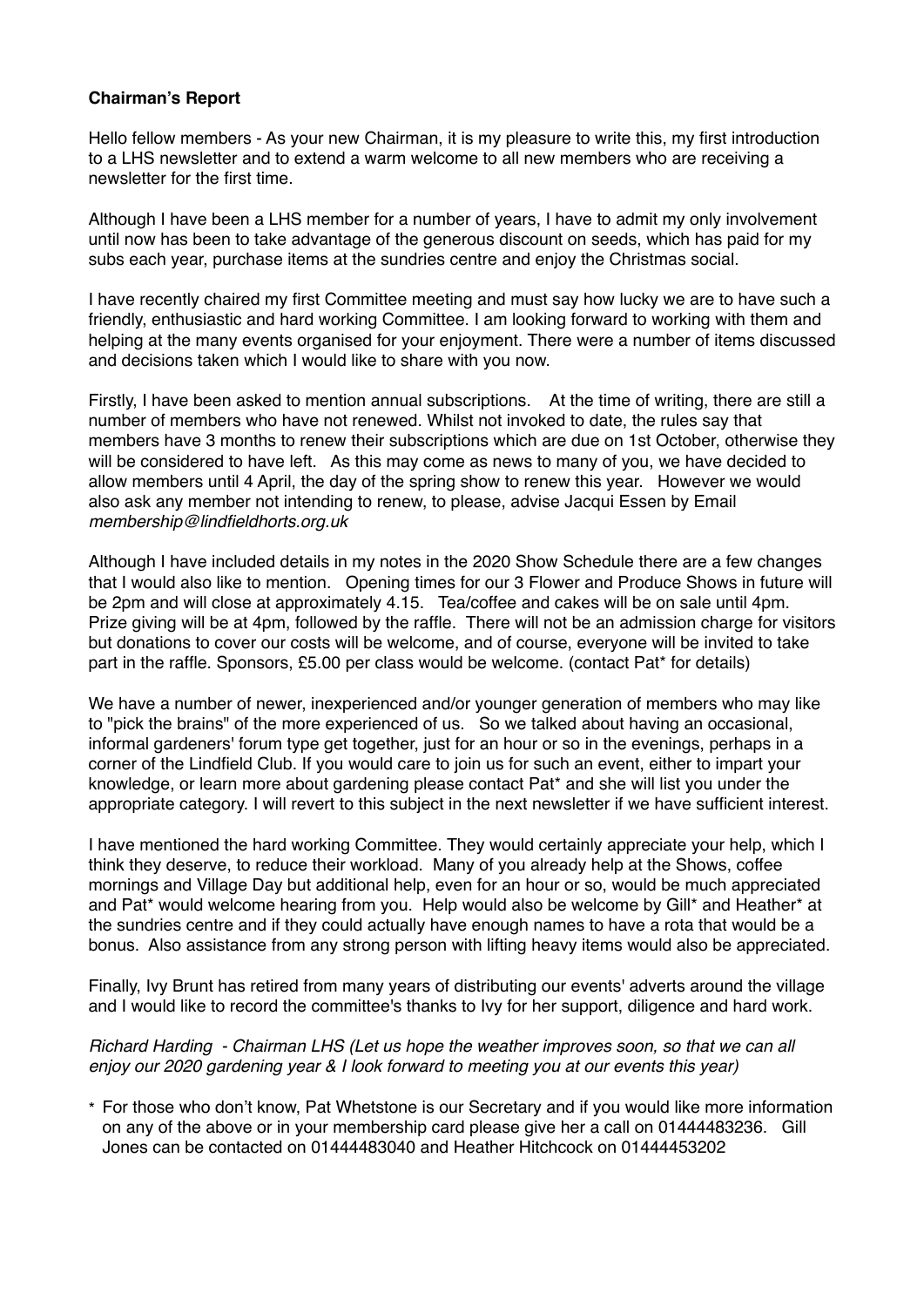#### **Wed 20 May - NYMANS (NT) & HIGH BEECHES, Handcross -** *self drive/car share*

**NYMANS - A Guided Tour.** *Highlights at Nymans in May: "Tree buds have burgeoned into acid- green leaves that slowly surround long-empty boughs like a cloak; herbaceous perennials shoot skywards with surprising energy and bulk out over bare earth, while bluebells envelop the Wild Garden in a mesmerising haze of blue. Late spring is a time of accelerated growth in the garden, when every day brings something fresh, something new to admire."* 

Further to our November talk, given by Joe Whelan, Nyman's Head Gardener, Joe has given us the opportunity to have a Guided Group Tour of the beautiful C20, Grade II Listed gardens at Nymans. Our group will be led by Joe, or an experienced and knowledgeable garden guide and the tour will include seasonal highlights, including stars of the Nymans collection. We will hear the Nymans story, which includes a brief history of the Messel family and their home, how the gardens were created and how they are being cared for now.

In his presentation, we saw the proposed scheme to create a new landscape feature inside the roofless shell which was formerly part of the house, a kind of 'indoor-outdoor space' with contemporary art installations. It will be very interesting to see how this work has progressed.

Once the tour ends around 12 noon, we will have some free time to explore further, or have refreshments in their café. Nymans allows picnics in some areas. However, if you're not quite ready for your lunch just yet, then you have another option as you could move on to High Beeches, our next port of call, where it MAY be possible to have lunch there instead (read further information given below)*.* 

If you feel that Nymans will provide quite enough walking for you, then you have the option of foregoing High Beeches as you choose.

Nymans Tours are for a max. number of 15 people. With more than 15 we will form an additional group(s).

**HIGH BEECHES – A Wonderful Watery Woodland Wander** If you would like to continue to fill your lungs with good fresh air in lovely surroundings, then please do join us at High Beeches Gardens. High Beeches is an outstanding example of an early 20<sup>th</sup> Century woodland and water garden, 27 acres in size and an oasis of peace and tranquillity. Many, if not all of you have probably visited this garden before, but May is the best time to visit; the bluebells should be in flower as well as the many azaleas and later flowering rhododendrons……….and the views are lovely too! A provisional booking has been made for our visit on a **non-public opening day** and there is a good chance that we will have the gardens all to ourselves.

The Tea Room has a good selection of reasonably priced meals, light bites and cakes and, although it is normally closed on a Wednesday, it may be willing to open for us if we can confirm that sufficient people intend to have refreshments and/or lunches there to make it a viable proposition for them. In anticipation of your interest, we have asked them to pencil this into their diary and if you are interested in joining us on this outing, please return your application quickly, so that we can advise the Tea Room how many people they can expect. Alternatively, whilst picnics are not permitted in the gardens themselves, one or two picnic tables are available for use near to the entrance should you wish to bring a packed lunch. **N.B:** The High Beeches element of this outing is a Group Visit, for which any membership cards/discount cards you may hold are not valid.

**Accessibilty.** Access at Nymans is generally good around the house and garden areas and the guided tour will take account of mobility scooters users. The paths around the garden at High Beeches are unmade and uneven, steep in places and slippery when wet. Wheelchairs are not recommended. The Tea Room (if open) is fully accessible. There are disabled toilets.

**BASIC ITINERARY: NYMANS:** 10.30am Meet at Reception Office - 11am to midday Guided Tour - Free time **HIGH BEECHES:** 2.30pm Meet at the Garden Car Park - free time until closure of Garden at 5pm

#### **Tickets**

**Nymans tour** £3.20pp for a National Trust member or £15.20pp for a non National Trust member **High Beeches -** £8pp **Combined ticket** - £11.20pp for NT member or £23.20pp for a non NT member

**An application form is attached to this newsletter. Please complete and return by 6/4**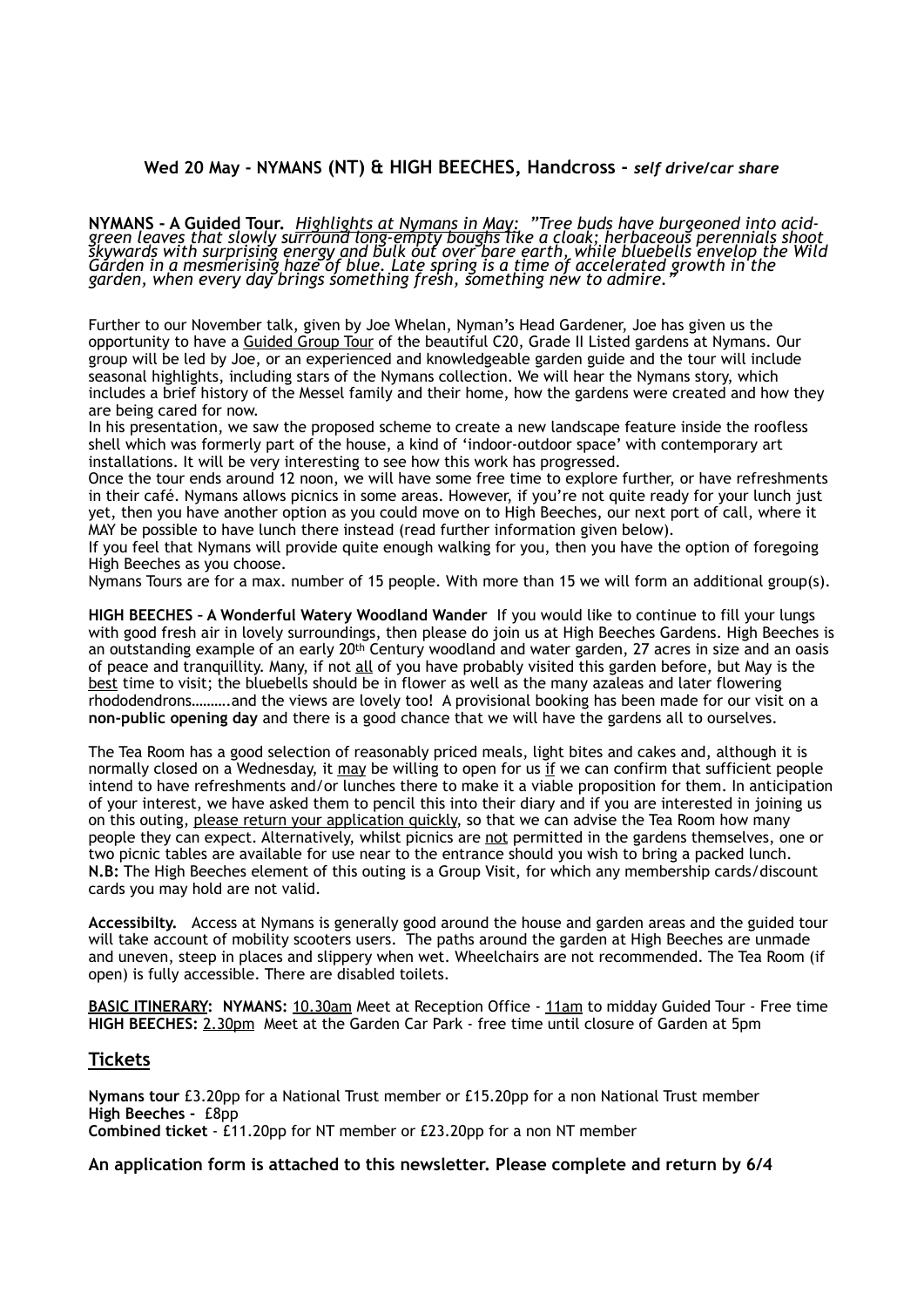#### *Wed 24 JUN* **THE SAVILL GARDEN & RIVER BOAT CRUISE** (Coach Outing)

*How do you fancy a stroll through the beautiful Savill Garden in midsummer followed by a cruise along the Thames among the majestic swans, with views of Windsor Castle…….. plus a cream tea to boot? Well, we have provisionally booked this group day out for 50 lucky people (for which bookings will be taken on a first come, first served basis).* 

The Savill Garden is a hidden horticultural gem in the heart of Windsor Great Park. Since its creation in the 1930s, The Savill Garden has been an inspiration for all. The 35 acres of interconnected gardens should be glorious at this time of year. The roses should be in full bloom in the Golden Jubilee garden, where they are best viewed from the raised platform right in the centre; the borders will show a wonderful display of old fashioned musk roses inter-planted with shrubs and perennials and in the Dry Garden the water-wise gardeners will be able to take inspiration from the Mediterranean plants with their silver leaved foliage and herbal scents (look out for the great swathes of South African Angel's Fishing Rods).

In the afternoon our coach will shuttle us to Runnymede Boathouse for a 2-hour cruise along the river, with relaxed commentary along the way (no doubt we will hear all about the historic event of King John's sealing of the Magna Carta). A traditional cream tea is also included in the price of the outing for you to enjoy on our cruise; we will be able to scoff scones whilst waving at Windsor Castle, just in case anyone 'special' happens to be looking out of the window. On return to Runnymede, you could take a 'selfie' with Her Majesty the Queen (or, should I say, with the rather exquisite statue of her).

What about lunch? Picnics are not allowed inside the gardens themselves (for obvious reasons), but can be had on the Obelisk Lawn outside of the gardens, or alternatively, you can take advantage of all that's on offer in the Savill Building café.

#### **Accessibility:**

Due to the varied nature of the terrain, some areas of the gardens are more accessible than others and some wheelchair accessible areas require able-bodied assistance in places.

A map of the gardens showing all the accessible routes will be provided to us on arrival.

A limited number of non-motorised wheelchairs are available on a first come first served basis. Accessible toilets are located in the Visitor Centre. Assistance will be provided for the transfer of scooter/

wheelchair users onto the cruise boat.

#### **ITINERARY:**

**8.00am** Meet outside United Reform Church, High Street, Lindfield to register. **Depart 8.15am sharp**  arriving at The Savill Building Visitor Entrance at approx 10am. Free time in the gardens plus shopping before we leave for our cruise**|2.15pm sharp** Board the coach at Visitor Entrance for 15 min. shuttle to Runnymede for our cruise **| 2.30pm** Arrive at French Brothers, Runnymede Boathouse **2.45 – 4.45pm** River Boat Cruise **| 5.00pm** Depart Runnymede, returning direct to Lindfield, arriving at approx **6.30pm**

## **TICKET PRICE: £45.00 per person**

## **An application form is attached to this newsletter. Please complete and return by 12/5**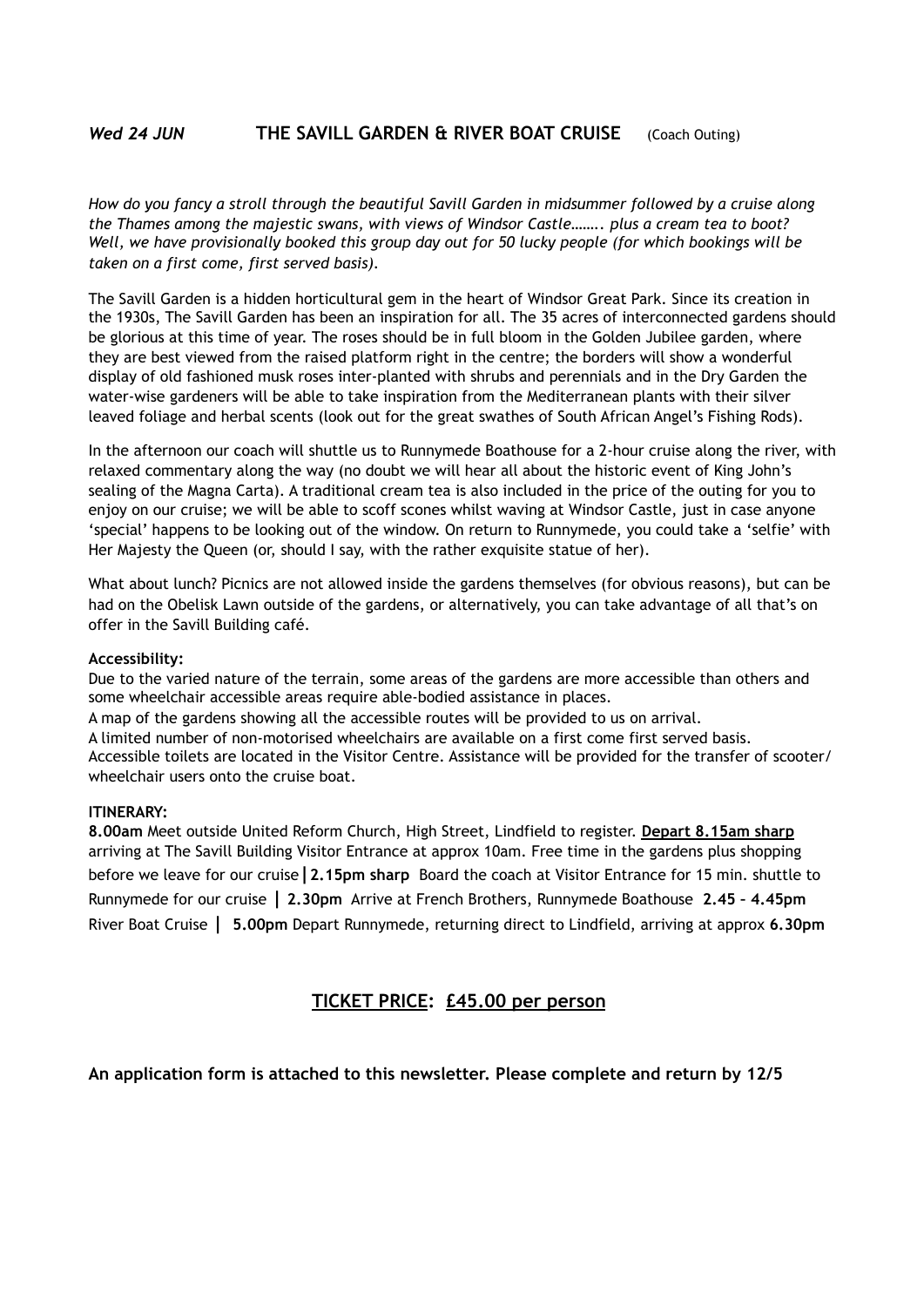## *Tue 7 JUL -* **THE HANNAH PESCHAR SCULPTURE GARDEN, Ockley** (Coach Outing)

## **Big Art, Big Heart!**

Heralded as one of the first of its kind in the UK, The Hannah Peschar Sculpture Garden has been exhibiting contemporary sculpture in a unique and magical environment for over 35 years. Set in the heart of the Surrey Hills, the garden is a work of art in its own right – designed by awardwinning landscape architect Anthony Paul – and it is just as important as the sculpture on show. Bold groups of large-leafed plants and mature woodland trees support, frame and enhance a collection of contemporary sculptures in this stunning garden; a place where nature and art work in harmony to create a truly unique and magical environment.

On display, are 200+ pieces of contemporary works of art, the range varying from figurative to highly abstract and innovatively using contemporary metals, wire, glass, ceramics and plastics as well as the more traditional stone, wood and bronze. Each sculpture is placed in a carefully considered and meaningful relationship with the other featured works within the garden. The result is an inspired combination of peaceful, enclosed harmony and dramatic surprise vistas.

The overriding theme of the garden is the powerful relationship between art and nature. Neither one outshines the other; every piece is placed in harmony with its surroundings to create an amazing synergy within the environment.

We are lucky enough to have been given exclusive access to the garden on a non-public opening day, so we will have it all to ourselves to enjoy.

We're pleased to say that there is no tacky gift shop here and no noisy café with its smell of cooking chips either, but never fear, we will be fed and watered at the neighbouring Gatton Manor Golf and Country Club where we will start off our day with a morning coffee and a Danish pastry and where we will return in the afternoon to end our trip with a cream tea. (There is also a small area for picnics at Hannah Peschar).

**Accessibility:** Due to the nature of the terrain, being un-surfaced woodland paths with some steep slopes and steps, the majority of the gardens are not suitable for the use of mobility scooters or wheelchairs.

#### **BASIC ITINERARY:**

**9.15am** - Meet outside United Reform Church, High Street, Lindfield to register **Depart 9.30am sharp**

**10.30am** Arrive at Gatton Manor for morning coffee/tea - **11.30am** Coach shuttle to Hannah Peschar Garden - **11.45am** Introductory talk & free flow around the garden - **3.00pm** Return to Gatton Manor for refreshments - **4.30-5.00pm** Depart Gatton Manor to arrive in Lindfield before 6.00pm.

## **TICKET PRICE: £37.50 per person to include all snacks**

**An application form is attached to this newsletter. Please complete and return by 25/5**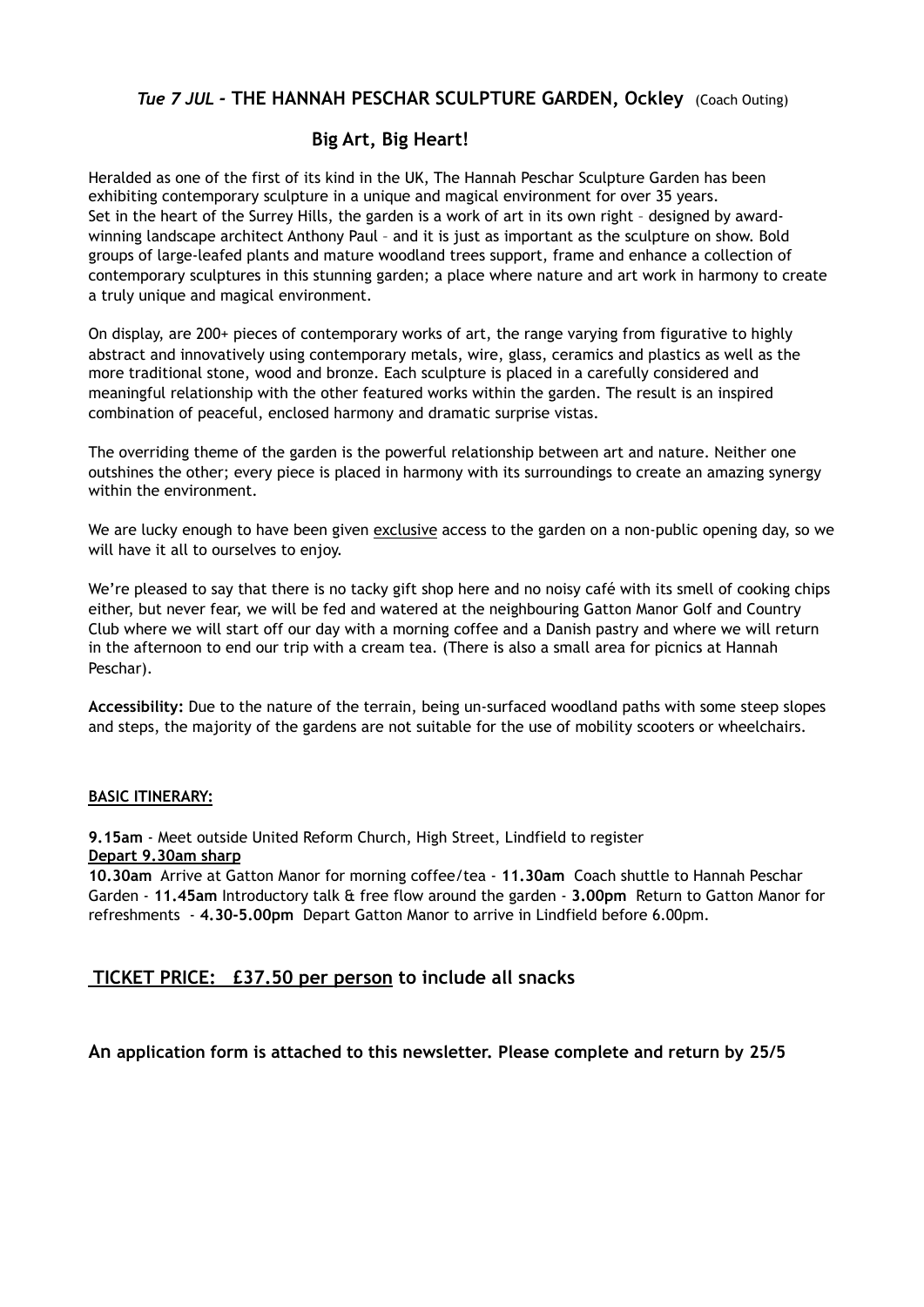## *Wed 5 AUG -* **RHS HYDE HALL FLOWER SHOW, Chelmsford** (Coach Outing)

#### **(The Only Way Is Essex)**

Come and enjoy the lovely gardens at RHS Hyde Hall, nestled in the heart of rural Essex. The gardens, which are normally tranquil and peaceful, will actually be buzzing as it is the first day of their Annual Flower Show! And if last year's Flower Show at RHS Wisley is anything to go by, it promises to provide another fabulous day out for us, with specialist nurseries, gardening sundries, expert advice, craft and gifts, live music and tasty food and drink.

Each nursery will create a mini display garden, packed with ideas and inspiration for your own gardens.

You can pop in to the Garden Theatre to get some expert gardening tips and advice, gardening talks and a useful plant crèche ; enjoy a delicious array of food and drink from outlets around the show site, including the Lake View pop-up restaurant – serving drinks, snacks and tasty hot food; there will be live music in the afternoon as you browse; all this and we can enjoy a voyage of discovery in the gardens themselves.

The permanent gardens at Hyde Hall have an eclectic mix of traditional and modern styles which may give you a few ideas for your own. Highlights of Hyde Hall include the Dry Garden with its fantastic range of drought resistant plants and the Hilltop Garden with its roses and herbaceous borders, in addition to courtyard gardens, woodlands, herbaceous borders, global growth vegetable garden, ponds, island beds, lawns and much more. In fact, more than enough to keep us all on our feet for the entire day!

This outing is very reasonably priced as we are entitled to free admission for up to 55 people through our affiliation to the RHS. Therefore, the Ticket Price purely covers our travel costs. However, I'm sure you will find some lovely new plants to spend your money on.

#### **BASIC ITINERARY:**

| 8.15 am            | Meet outside United Reform Church, High Street, Lindfield to register |
|--------------------|-----------------------------------------------------------------------|
| 8.30am             | Departure time                                                        |
| 10.30am            | Anticipated arrival time at RHS Hyde Hall                             |
| 3.45 <sub>pm</sub> | Meet the coach at the meeting point as advised on the day             |
| 4.00pm             | Departure time                                                        |
| 6.00pm             | Anticipated arrival in Lindfield                                      |

## **TICKET PRICE: £19pp**

**An application form is attached to this newsletter. Please complete and return by 23/6**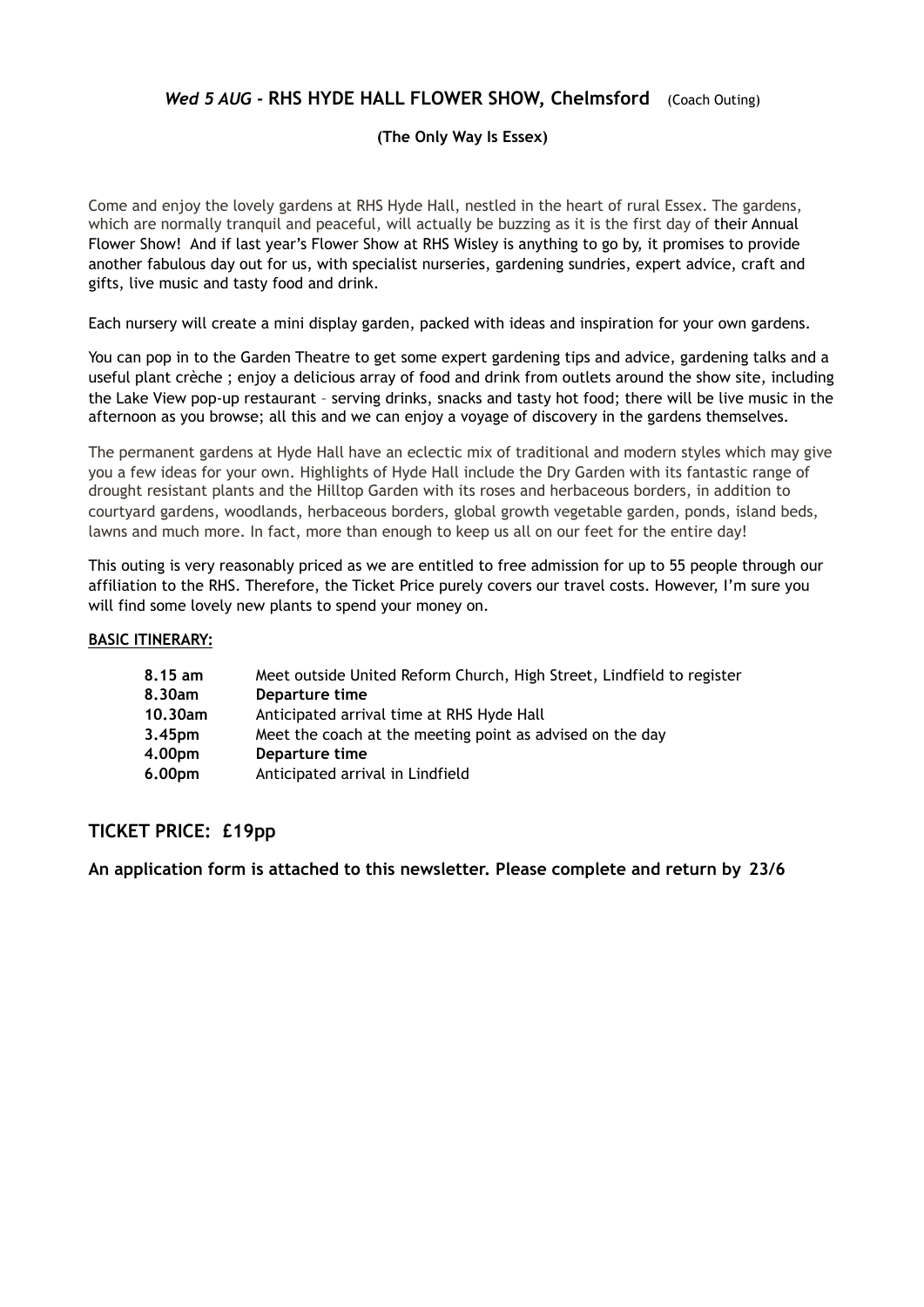## *Monday 7 SEP -* **WORTH ESTATE & HAM COTTAGE** (Self-drive/Car Share)

**WORTH ABBEY AND GROUNDS - A Guided Tour -** To amplify his presentation on 'Worth and its Trees', in March, Dr Brian Doggett has kindly invited us along to Worth for a guided tour with him to admire the estate and trees for ourselves.

The beautiful 500 acre estate, once owned by Lord Cowdray, has many stately specimen trees which frame magnificent views across wooded hills. Dr Doggett believes that "trees are things that everyone sees but few notice" and he hopes to bring these tall treasures the attention they deserve. Other delights in the grounds include the Grade II listed Abbey Church, the compact Pinetum and the monks' Quiet Garden. Our viewing of Worth grounds promises to be a rare chance to get close to forest giants.

**HAM COTTAGE GARDEN (NGS).** The landscaped gardens at Ham Cottage, in Hammingden Lane, Highbrook, have been created from agricultural land over the last 30 years by LHS members Andrea and Peter Browne who are opening their garden gates exclusively to us for the afternoon so that we can explore their lovely garden and **enjoy teas, coffees and yummy cakes!** 

The 8-acre garden is well established with year round colour bursting from the many borders and has a large bog and winter garden. A gentle stream flows down over the waterfalls into the woods beyond. Above the arboretum there is an amphitheatre within an old sandstone quarry.

**Optional Lunch** We thought you might like to stop for lunch between venues, so have made a provisional reservation at The Crown, Turners Hill, which will also give you the opportunity to socialise with any other LHS members who take up this option. For simplicity, the lunch we are offering is your choice from the sandwich menu (you can be assured that the sandwiches are really nice and filling). Refer to the Application Form for choices. NB No drinks are included in our ticket price and gratuities are at your discretion.

Please feel free to opt out of the sandwich lunch if you wish. You could order a meal from their full menu and pay independently, or alternatively, you can make your own arrangements during this period and reconvene with our party at Ham Cottage at 2pm.

**Accessibility**: **Worth:** The areas around the school buildings and abbey church buildings are accessible on hard surfaced paths, but the woodland walks and the quiet garden are un-surfaced and may be difficult to negotiate for wheelchair and mobility scooter users. **Ham Cottage:** The garden is reasonably accessible for wheelchairs and mobility scooters, although some areas may be difficult to negotiate.

**BASIC ITINERARY: 10.00am** Meet our escort at Worth in the Abbey Church Car Park, off Paddockhurst Road B2110 **|** Refreshments in the Barlow Room **| 10.30am** 1-hour Guided Tour of the grounds **| 11.30am** Visit to Worth Abbey Church **| 12.00 noon** Depart for lunch **Ham Cottage 2.00pm** Meet at Ham Cottage (field car park) **| 5.00pm** Garden closes

#### **COMBINED WORTH/HAM COTTAGE TICKETS PRICES:**

**£10.00pp** (excluding lunch)/**£16.95pp** (including a sandwich lunch, details of which are detailed on the Application Form which is towards the end of this Newsletter)

**An application form is attached to this newsletter. Please complete and return by 26/7**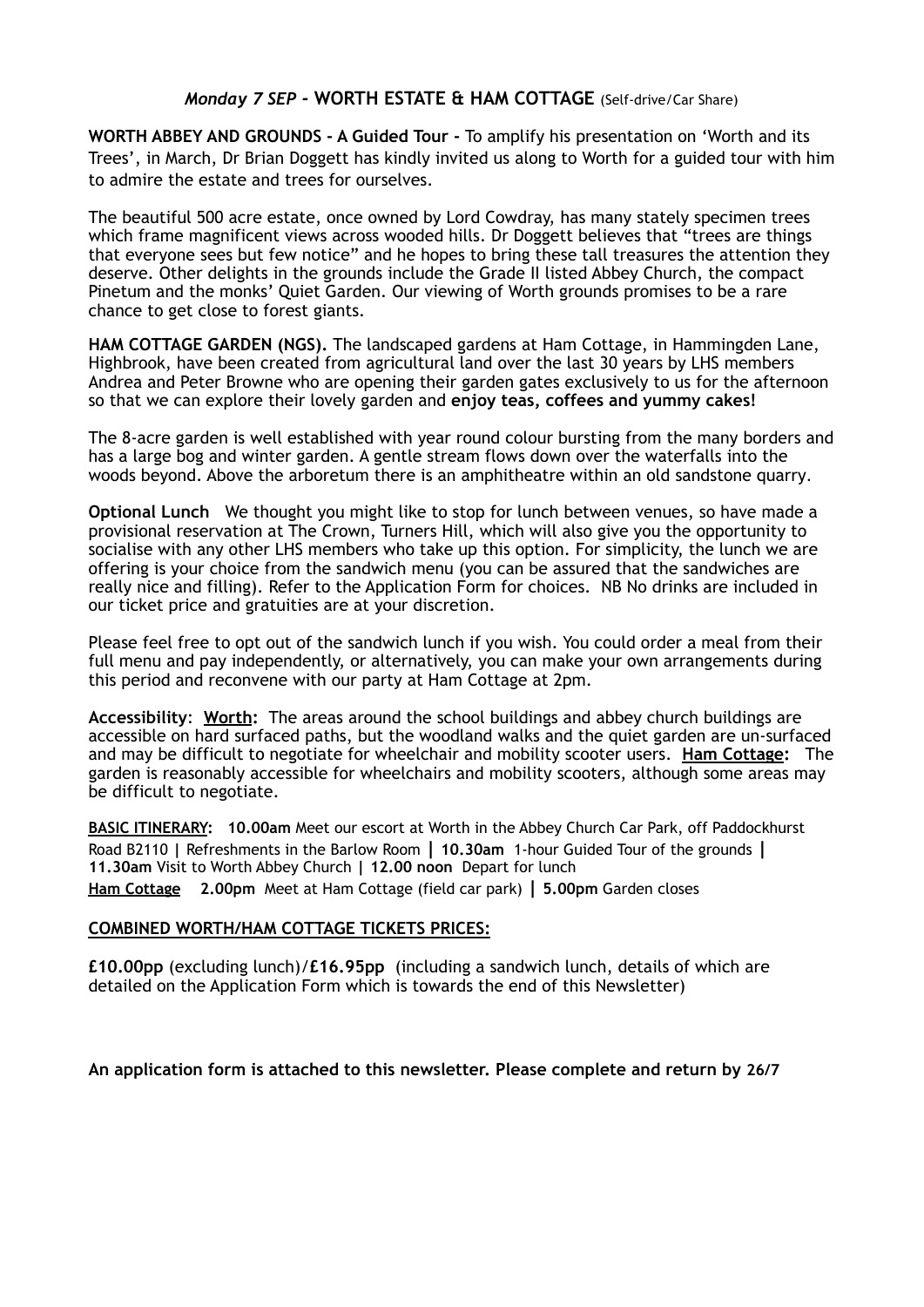# **LHS OUTINGS APPLICATION PROCEDURE**

- 1. Please complete the specific form and send a separate cheque in favour of LHS for each outing.
- 2. I will acknowledge receipt of your application if you are able to include an email address.
- 3. Cheques will not be banked until it is certain that an outing is viable.
- 4. Tickets are initially only open to members of Lindfield Horticultural Society (LHS). If you have friends or family who would like to come on one or more of the outings, you are welcome to enclose a note giving me their names and I will put them on a waiting list for spare tickets. These additional applicants will be considered after we have reached the 'reply by date' as provided on each outing information sheet. Short notice enquiries on availability are always welcome.
- 5. I will send out 'virtual' tickets by email if you have provided an email address. If not, I will post to you providing you enclose a self-addressed and stamped envelope with your application.
- 6. Tickets will show the departure and approximate return times. Coach pick up point is usually the bus stop by the United Reform Church, Lindfield High Street, unless stated otherwise.
- 7. Ticket price covers the coach travel, the driver's tip and entry to the venues. Unless stated, nothing else is included.
- 8. If you have purchased a ticket based on your membership of the National Trust, RHS, HHA, Kew, Wakehurst or any other organisation, you must have your valid membership card with you on the day. If not, you may be liable to pay the full entrance fee.
- 9. Once your application has been received and acknowledged, if you then cancel, your fee is nonrefundable unless we are able to resell your ticket.
- 10. Where appropriate, anyone going on an Outing should clearly detail allergies/dietary requirements on application forms

**Any problems, queries or comments do please contact Heather Hitchcock Tel: 01444 453202, 07971 857182 / Email [outings.lhs@gmail.com](mailto:outings.lhs@gmail.com)**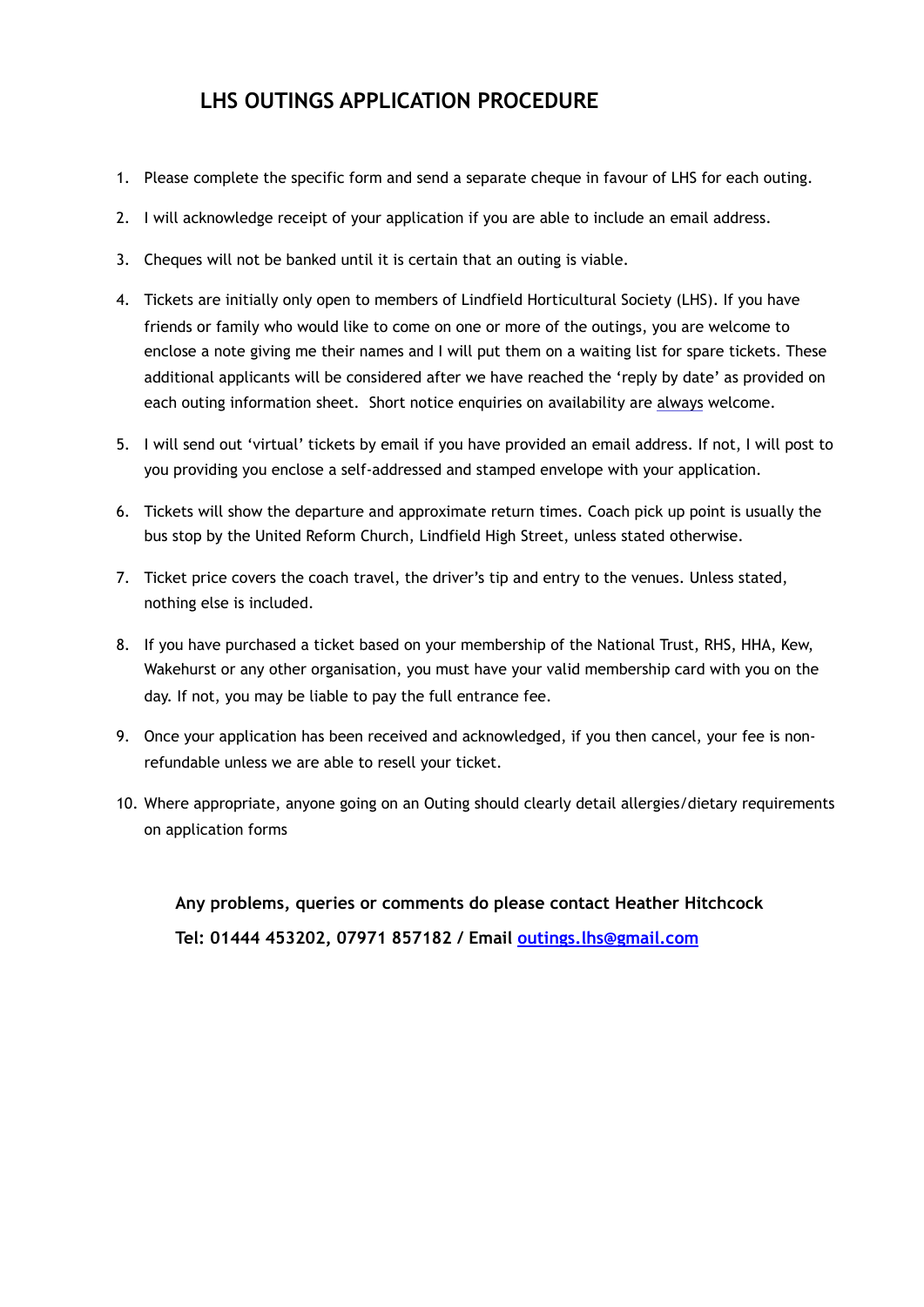# *APPLICATION FORM - NYMANS (NT) & HIGH BEECHES, Handcross 20 May*

- This a self-drive/car share outing, combining a morning visit to Nymans, followed by an afternoon visit to High Beeches Garden. You are encouraged to car share and offer lifts to fellow members where possible.
- We will consider applications for only <u>one</u> venue if this suits you better, but priority will generally be given to members wishing to participate in the whole outing (although where mobility issues apply we will accept applications for just one venue)
- The ticket price includes for a Guided Tour at Nymans. The High Beeches visit is free flow at your leisure.
- Valid NT Membership cards must be brought with you to show, or you may be charged for admission.
- Non-NT Members: Please pay Admission Fee to LHS with your application to enable us to pay on the day in a single transaction. If, for any valid reason you fail to show up, your Admission Fee will be refunded, BUT without 14 days' notice, you may have to forfeit your £3.20 payment for the tour.
- High Beeches Admission is incl. in the ticket price. Cancellations within 2 weeks of the visit cannot be refunded.

**NB:** HHA, RHS Partner, 'Gardeners' World 2for1', or other discount cards are excluded as this is a Group Visit when the garden is not open to the general public. (If lucky, we may be the only group booked in that day).

- **Lunch:** High Beeches (normally closed on Wednesdays), may consider opening their Tea Room just for us if we can confirm there are sufficient number of people interested in lunching there.\* However, you will be advised by email/phone if demand is low and the Tea Room cannot open. Your alternatives are a picnic/café lunch at Nymans, or a picnic in High Beeches (after entry).
- Where possible, confirmation of your booking and a 'virtual' email will be sent by email. If you don't use email, or would prefer a printed ticket, please enclose a stamped and self-addressed envelope with your application.

*Please complete and return the application slip below:* 

✂ *…………………………………………………………………………………………………………………………………………………………………………………………* 

# **APPLICATION FOR NYMANS & HIGH BEECHES**

**I/we (name(s) ..............................................................................................** 

**My address, tel/mobile and email are .................................................................** 

**I require the following tickets:-** 

.......ticket(s) for Nymans (only) @ £3.20 (NT Member)

.......ticket(s) for Nymans (only) @ £15.20 (non NT Member)

.......ticket(s) for High Beeches (only) @ £8.00

.......ticket(s) for Nymans & High Beeches @ £11.20 (NT Member)

.......ticket(s) for Nymans & High Beeches @ £23.20 (Non-NT Member)

and I enclose my cheque for  $f$ ..... in favour of LHS covering the total cost of the above ticket(s)

**How many in your party would like to take refreshments in the High Beeches cafe? ..........** 

*Please return your completed application slip together with your cheque before 6 April to Heather Hitchcock, 81 William Allen Lane, Lindfield, RH16 2ST. (Tel.01444 453202 / 07971 857182 Email:* [outings.lhs@gmail.com](mailto:outings.lhs@gmail.com)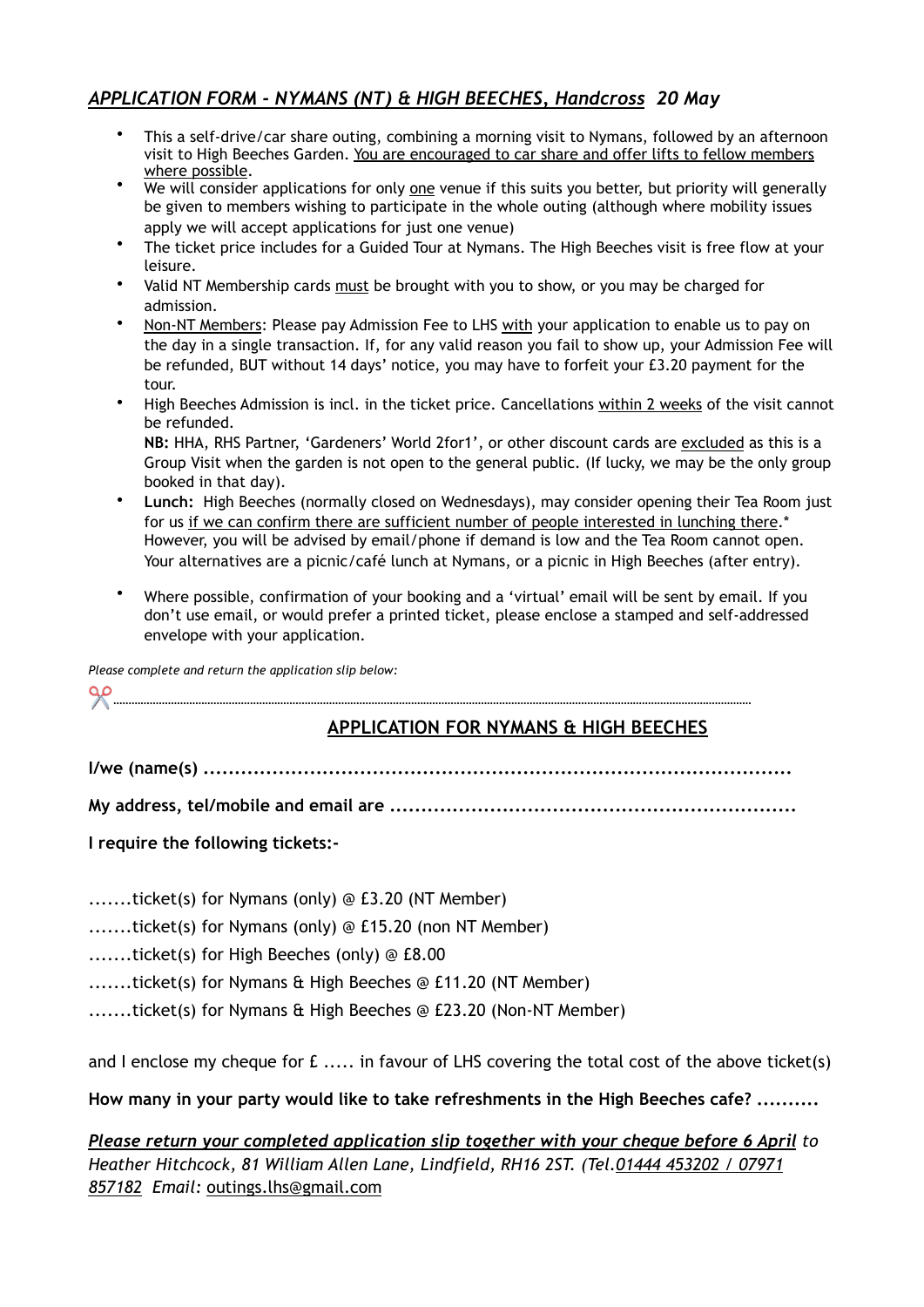# **APPLICATION FORM - SAVILL GARDEN & RIVER BOAT CRUISE 24 June**

**DETAILS OF THE OUTING:** The **ticket Price** for this outing **includes:-**

- 1. **return coach travel** plus driver's tip,
- 2. **admission to The Savill Gardens**
- 3. and a **2-hour Thames river boat cruise including** a **cream tea**.

**Please note -** Where possible, confirmation and a 'virtual' ticket will be sent by email. If you don't use email or would prefer a printed ticket, please enclose a stamped, self-addressed envelope with your application.

| Please complete, detach and return the application slip below: |  |
|----------------------------------------------------------------|--|
| $\Omega$                                                       |  |

# **APPLICATION FOR THE SAVILL GARDENS & BOAT CRUISE**

Contact Details (Home/mobile numbers, Email, Postal Address) .......................................... ......................................................................................................................... and the name(s) of others in my party .......................................................................... ................................... ..............................................................................................

- I wish to apply for ............tickets at £45pp
- I enclose a cheque for £………………… (made payable to LHS)

*Please return your completed application slip together with your cheque before 12 May, to: Heather Hitchcock, 81 William Allen Lane, Lindfield, RH16 2ST. Please include SAE if you require your ticket(s) to be posted to you. 01444 453202 / 07971 857182 Email:* [outings.lhs@gmail.com](mailto:outings.lhs@gmail.com)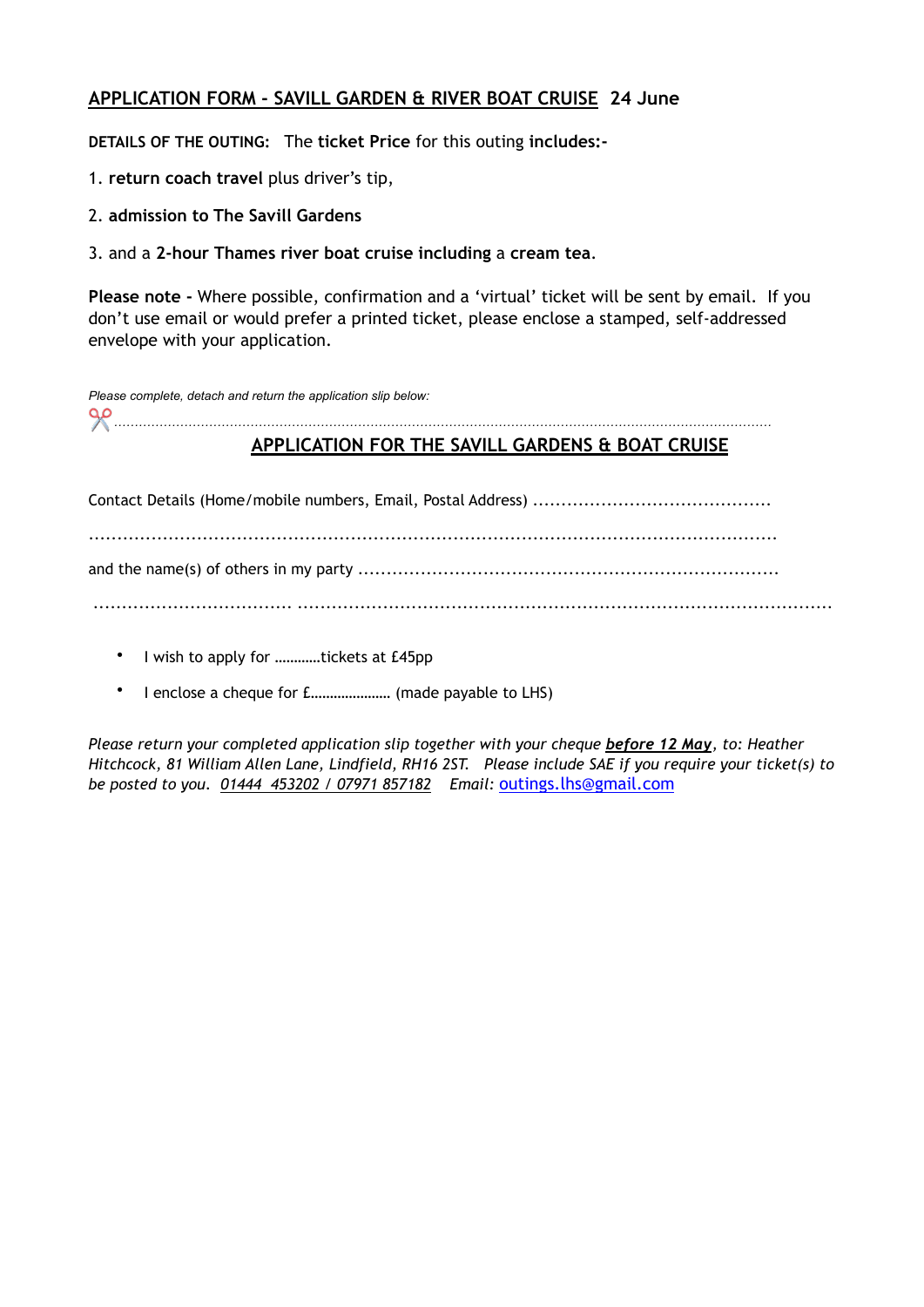## **APPLICATION FORM - HANNAH PESCHAR SCULPTURE GARDEN. 7 July**

#### **DETAILS OF THE OUTING:**

- Your ticket includes coach travel, driver's tip and admission to the Hannah Peschar Sculpture Garden and the price includes morning coffee/tea and a Danish pastry at Gatton Manor Country Club (a brief coach shuttle will take us from Gatton Manor to the main entrance of the Sculpture Garden)
- We will also return to Gatton Manor via coach shuttle to end our visit with a cream tea.

(Hannah Peschar has no café. However, there are one or two outdoor tables and a covered area with tables should you wish to bring a snack)

- Sensible flat shoes are advised as the route around the garden is along natural woodland paths
- Where possible, confirmation and a 'virtual' ticket will be sent by email. If you don't use email, or would prefer a printed ticket, please enclose a stamped and self-addressed envelope with your application

*Please complete and return the application slip below*  ✂ *……………………………………………………………………………………………………………………………………………………………………………………………………* 

# **APPLICATION FOR THE HANNAH PESCHAR SCULPTURE GARDEN**

Name(s) - Contact Details (Tel.mobile, Email and Address):…………………………………………………………

………………………………………………………………………..………………………………………….............................

and others in my party are .......................................................................................

Details of any special dietary requirements (Gluten free, dairy free, or other (please specify) …………………………………………………………………………………………………………………………………

- I/We require ……….. tickets at £37.50 per person
- I enclose a cheque for £………………. (made payable to LHS)

*Please return your completed application slip together with your cheque before 25 May, to: Heather Hitchcock, 81 William Allen Lane, Lindfield, RH16 2ST. Please include SAE if you require your ticket(s) to be posted to you. Tel. 01444 453202 / 07971 857182 Email: outings.lhs@gmail.com*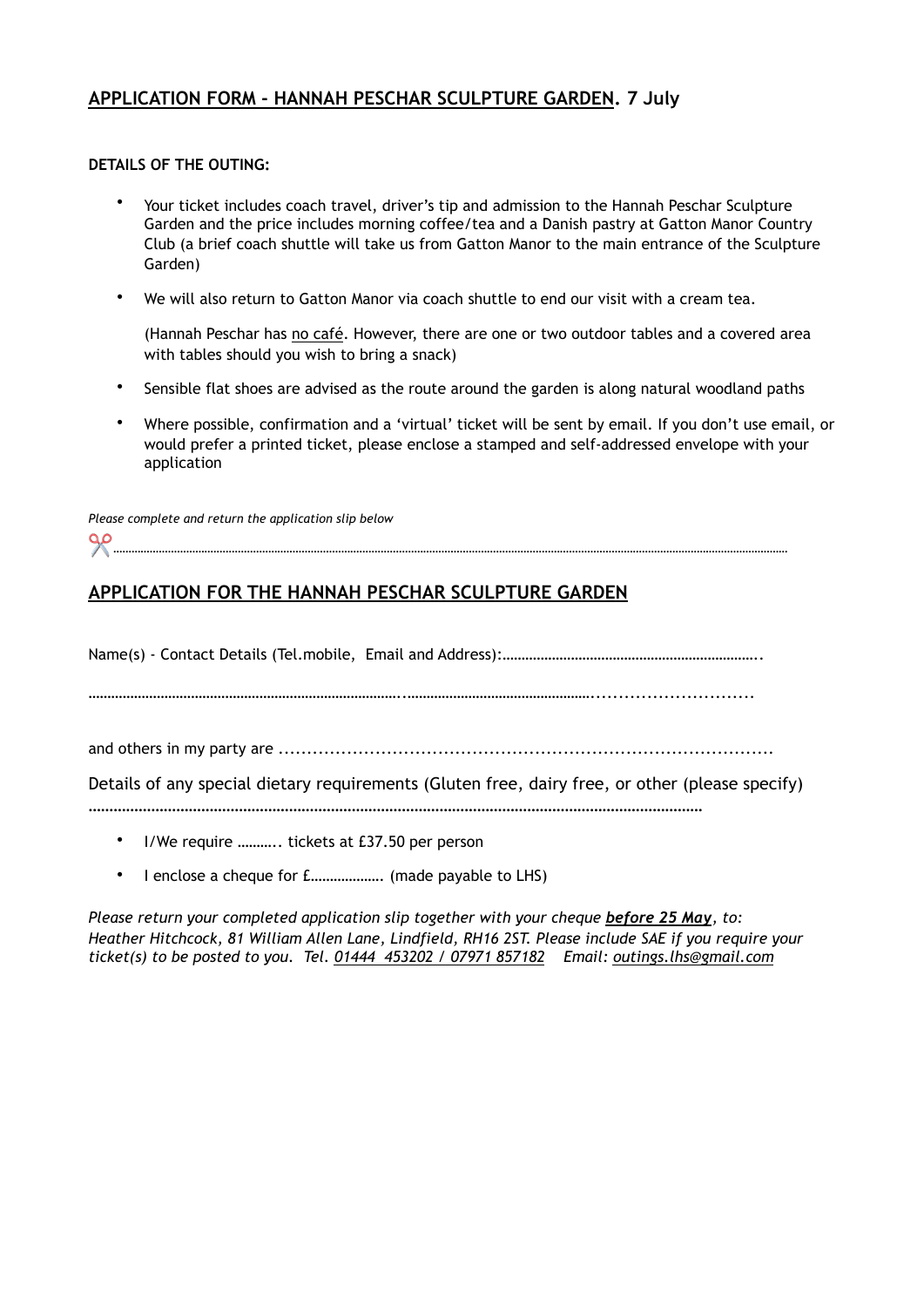## **APPLICATION FORM - HYDE HALL FLOWER SHOW. 5 Aug**

#### **DETAILS OF THE OUTING:**

- Your ticket includes for the return coach fare, inclusive of the driver's tip. As a member of LHS your admission to Hyde Hall Flower Show and Gardens for this visit will be free.
- Please note that if you should have to cancel, unless there are exceptional circumstances, we can only refund the ticket price if we are able to re-sell the ticket
- Where possible, confirmation and a 'virtual' ticket will be sent by email. If you don't use email, or would prefer a printed ticket, please enclose a stamped and self-addressed envelope with your application

*Please complete, detach and return the application slip below*  ✂ *……………………………………………………………………………………………………………………………………………………………………………………………………* 

# **APPLICATION FORM - RHS HYDE HALL FLOWER SHOW**

**Name plus contact detail, address, Tel (home and mobile if possible: and email address** 

**..........................................................................................................................** 

**and others in my party are................................................................................................** 

**.........................................................................................................................** 

- I/We require ………………tickets at £19pp
- I enclose a cheque for £………………….……. made payable to LHS

Please send this form and your cheque **before 23 June** to *Heather Hitchcock, 81 William Allen Lane, Lindfield, RH16 2ST. (Please include SAE if you require you ticket(s) to be posted to you.) Tel: 01444 453202 / 07971 857182 Email: [outings.lhs@gmail.com](mailto:outings.lhs@gmail.com)*